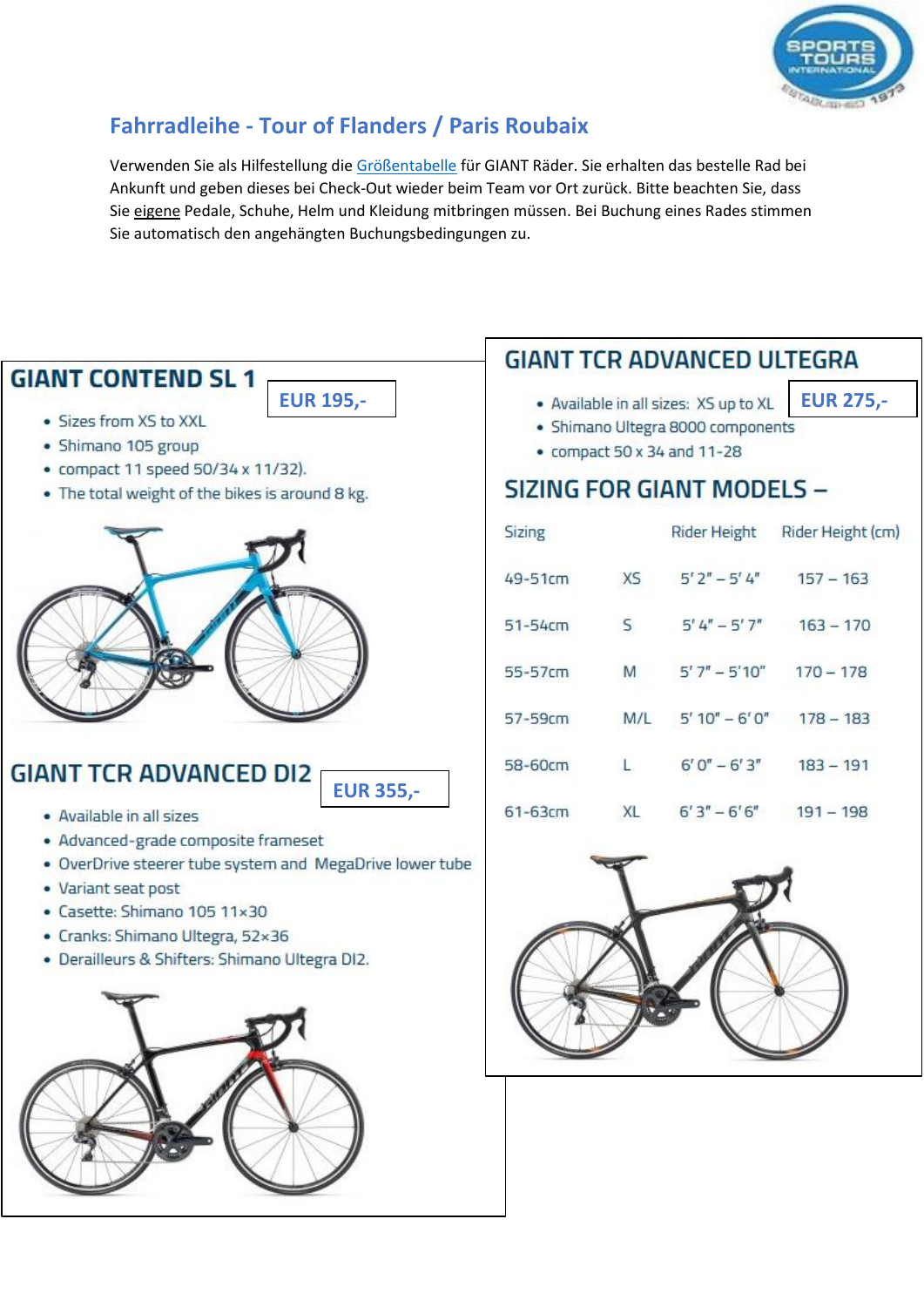

## **Sports Tours International bike rental terms and conditions**

If you rent a bike through Sports Tours International please ensure that you read and agree with all of the below terms and conditions.

#### Meaning of terms used

Please see below a short description of all the different important words mentioned in these conditions.

The Contract means the contract that these terms and conditions apply to and this Contract is made between the Customer (you, the person hiring the equipment as per the booking confirmation) and the Supplier (Sports Tours International) for the rental of Equipment.

The word equipment refers to the bike which is rented by the customer. The rental period is the period starting as soon as the customer takes physical possession of the equipment. This period ends when the bike is handed back to the supplier or when the full replacement cost is paid by the customer in case the customer has failed to return the equipment at the end of the rental period. Hire price is the applicable price that is paid by the customer to the supplier for the rental of the bike for the rental period. The supplier refers to Sports Tours International and will include its employees and any other representatives.

#### Basic terms of the contract

This contract does not affect the customer's statutory rights. Sports Tours International cannot be held liable for any loss, financial or otherwise resulting from the bike not being available for any part or all of the rental period if this is due to unforeseen circumstances or if this is out of Sports Tours International's control.

#### Payment terms

At time of booking the full rental price must be paid which is not refundable in case of cancellation by the Customer. All prices are inclusive of VAT. More charges may be payable for example if the customer does not return the bike at the end of the rental period. In this case the full replacement cost of the bike will be charged and needs to be paid before the end of the trip. An invoice will be provided for the Customer's insurance.

## Delivery of the equipment

The equipment will be made available to the customer at a pre-arranged time. It is the customer's responsibility to be present at the arranged time to receive the equipment. A rental contract will be provided and a signature will be required before releasing the bicycle to the customer.

## Care of the equipment. The customer will do the following:

1. Inspect the equipment and inform Sports Tours International of any damages or faults.

2. Take measures to protect the equipment from loss, theft or damage.